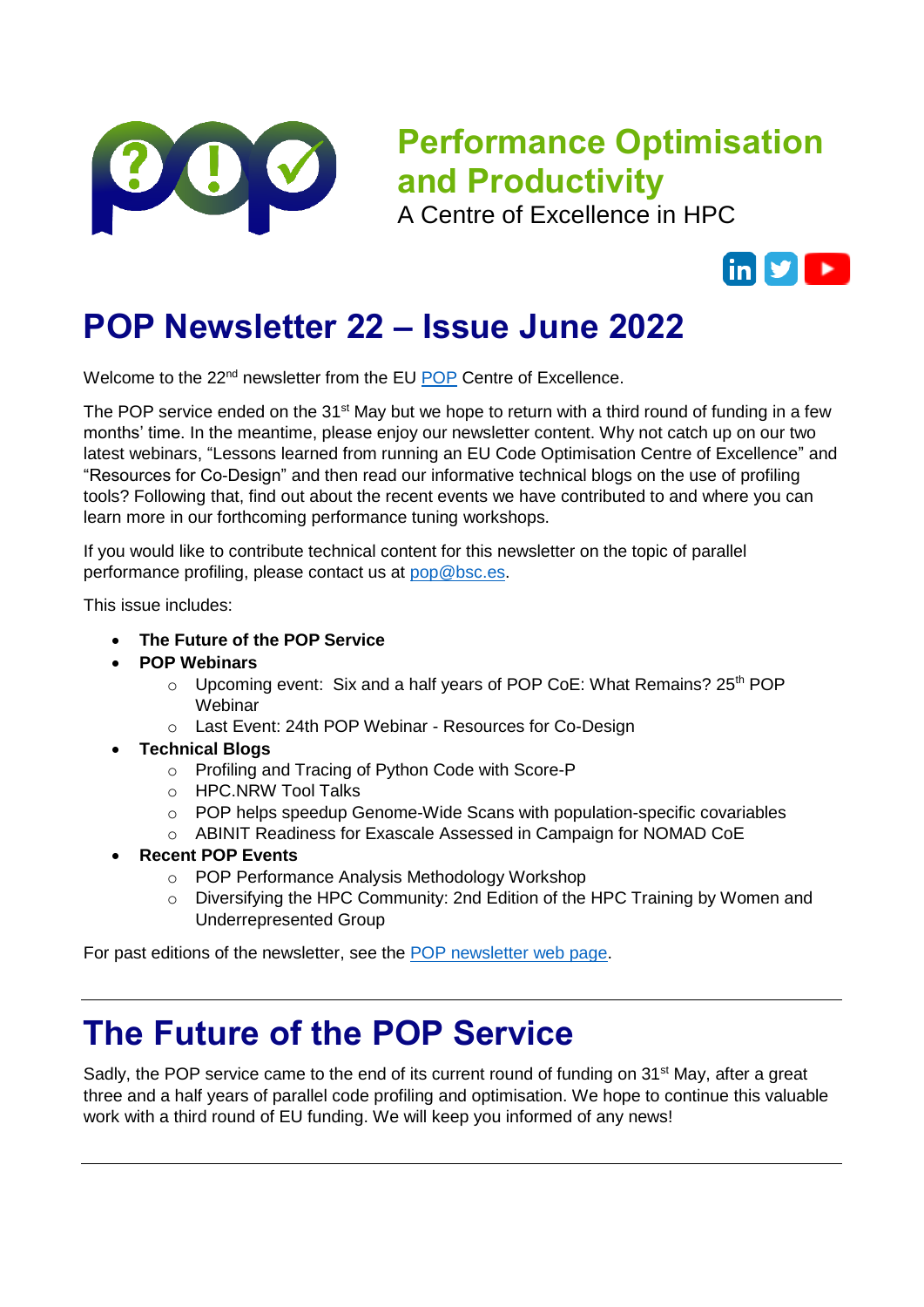# **POP Webinars**

#### **Upcoming Event: 25th POP Webinar - Six and a half years of POP CoE: What Remains?**

#### **Join us on June 14, 2022 – register [here.](https://register.gotowebinar.com/register/5545938173103182607?source=newsletter)**

The EU Performance Optimisation and Productivity Centre of Excellence in HPC (POP CoE) operated from October 2015 to May 2022. In its lifetime, it provided over 400 Performance Assessments or Proof-of-Concept services free of charge to many academic and research organisations, SMEs, ISVs, and companies in Europe. The services were based on the successful POP Performance Metrics and Methodology developed in the project. It also organized dozens of training courses on performance analysis methods and tools for HPC applications, developed online training modules, and ran a very successful series of webinars. Finally, it developed a "Resources for Co-design" website, which offers a resource for application developers, performance analysts and system designers (hardware and software) to understand the sort of problems they can encounter when executing on HPC systems.

In this final webinar, project coordinator Jesús Labarta from BSC gives an overview of the achievements of the project, discusses its impact, and provides lessons learned after running the POP CoE for six and a half years.

#### **Register [here.](https://register.gotowebinar.com/register/5545938173103182607?source=newsletter)**

#### **Last Event: 24th POP Webinar - Resources for Co-Design**

[Resources for co-design](https://co-design.pop-coe.eu/) is a section within the POP website which gathers together a set of typical behavioural patterns seen in HPC codes, potentially resulting in some kind of performance degradation, that POP has identified in our analyses of user applications. For each of these patterns, the site links to the corresponding best-practice(s) that address their performance issues and, in many cases, also provides downloadable benchmarks to allow interested parties to compare the behaviour before and after applying a given best-practice.

In this 30-minute webinar, Xavier Teruel of BSC presented the main motivation behind the development of the site and then explained how to navigate through the different resources for codesign that have so far been created. The recording and slides can be found [here.](https://pop-coe.eu/blog/24th-pop-webinar-resources-for-co-design)

Browse the full list and catch up on all our previous webinars [here.](https://pop-coe.eu/further-information/webinars)

## **Technical Blogs**

### **Profiling and Tracing of Python Code with Score-P**

The parallel performance and instrumentation framework Score-P only supports Fortran and C/C++ applications by default. However, with the freely available Score-P Python module, it supports Python code as well.

Find out more in this [blog post.](https://pop-coe.eu/blog/tool-time-profiling-and-tracing-of-python-code-with-score-p)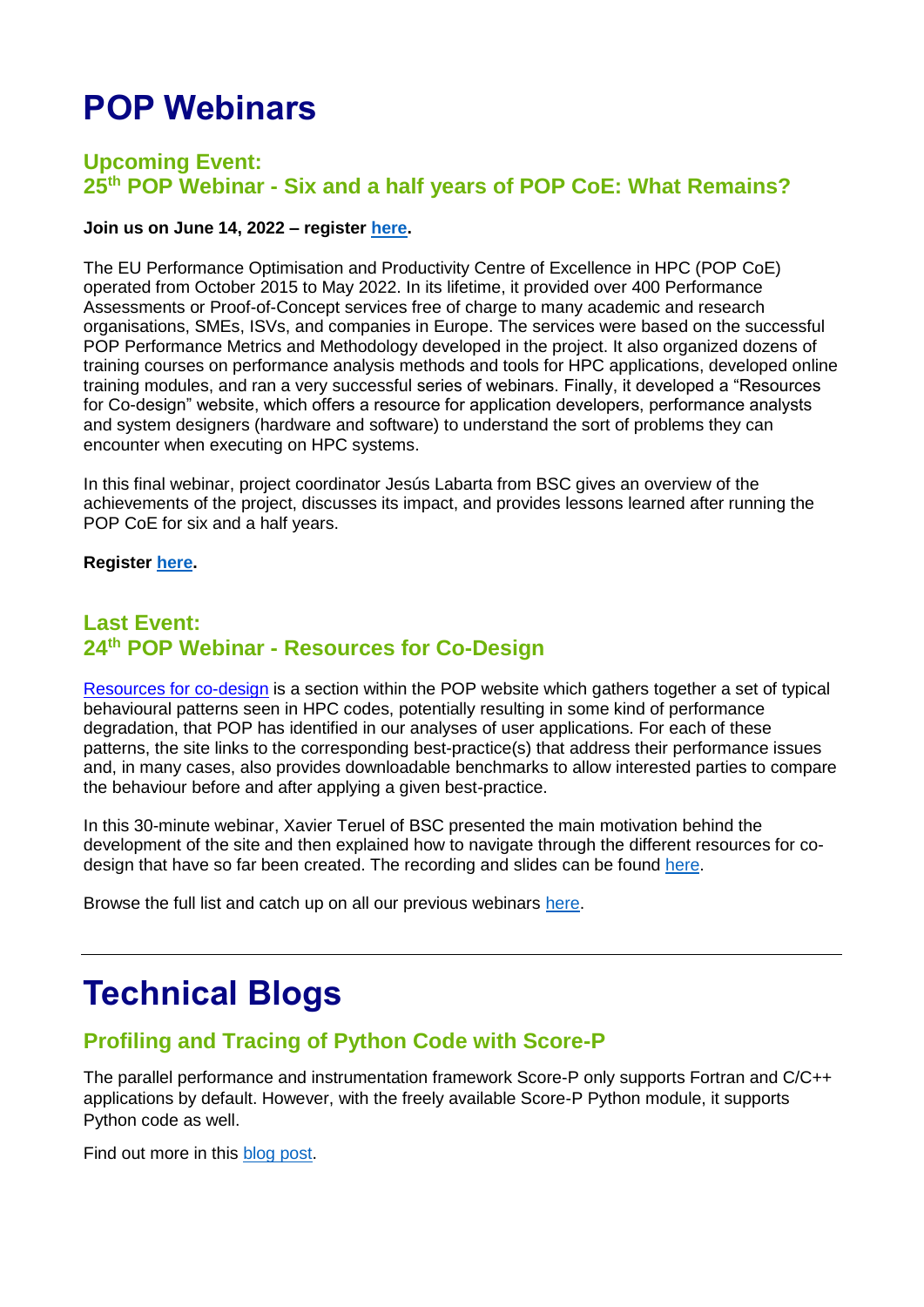### **HPC.NRW Tool Talks**

HPC.NRW is the competence network for High-Performance Computing in North Rhine-Westphalia, the German state in which POP partners Jülich and RWTH Aachen are both located. Relevant presentations from the HPC.NRW Tool Talk series have been made available to POP users via a series of blog posts. The recordings, slides and any example codes are all included. Specifically, there is

- [Application Profiling with Score-P and Cube](https://pop-coe.eu/blog/hpcnrw-tool-talk-application-profiling-with-score-p-and-cube)
- [Automated Trace-based Performance Analysis with Score-P & Scalasca](https://pop-coe.eu/blog/hpcnrw-tool-talk-automated-trace-based-performance-analysis-with-score-p-scalasca)
- [Lightweight Profiling and Code Quality Assessment with MAQAO](https://pop-coe.eu/blog/hpcnrw-tool-talk-lightweight-profiling-and-code-quality-assessment-with-maqao)

#### **POP helps speedup Genome-Wide Scans with population-specific covariables**

A recent POP assessment for the [BayPass](http://www1.montpellier.inra.fr/CBGP/software/baypass/download.html) code gave Mathieu Gautier, the code developer, valuable insight into the cause of low IPC (instructions per cycle), allowing a new version of BayPass with significantly improved parallel scaling, e.g. over 10 times speedup relative to the original version.



Find out more [here.](https://pop-coe.eu/blog/pop-helps-speedup-genome-wide-scans-with-population-specific-covariables)

### **ABINIT Readiness for Exascale Assessed in Campaign for NOMAD CoE**

[ABINIT](https://www.abinit.org/) is a popular open-source materials science software suite to calculate observable properties of materials, starting from quantum equations of Density Functional Theory (DFT). The Novel Materials Discovery Centre of Excellence [NOMAD](https://www.nomad-coe.eu/) is readying ABINIT and three other codes as flagships for imminent exascale computer systems, and POP has been analysing them in its periodic assessment campaigns for HPC CoEs.

More details about the POP assessments for ABINIT can be found [here.](https://pop-coe.eu/blog/abinit-readiness-for-exascale-assessed-in-campaign-for-nomad-coe)

## **Recent POP Events**

### **POP Performance Analysis Methodology Workshop**

On 15th December 2021, POP delivered its popular **Performance Analysis Methodology Workshop**, held online and organised in collaboration with the [Computer Science Department](https://www.dur.ac.uk/departments/academic/computer-science/) and [Advanced Research Computing](https://www.dur.ac.uk/arc/) at Durham University, [DiRAC](https://dirac.ac.uk/) and the [N8 CIR.](https://n8cir.org.uk/) The workshop gave a comprehensive grounding in the basics of performance analysis for research and simulation codes, and explained the POP metrics for MPI, OpenMP and hybrid codes, as well as trace collection using the [Barcelona Supercomputer Center's tracing tools](https://tools.bsc.es/) and NAG's [PyPOP.](https://numericalalgorithmsgroup.github.io/pypop/doc.html) It attracted an impressive 49 attendees from the UK's HPC research software engineering community.

The slides and a recording of the presentation can be found [here.](https://pop-coe.eu/blog/pop-performance-analysis-methodology-workshop)